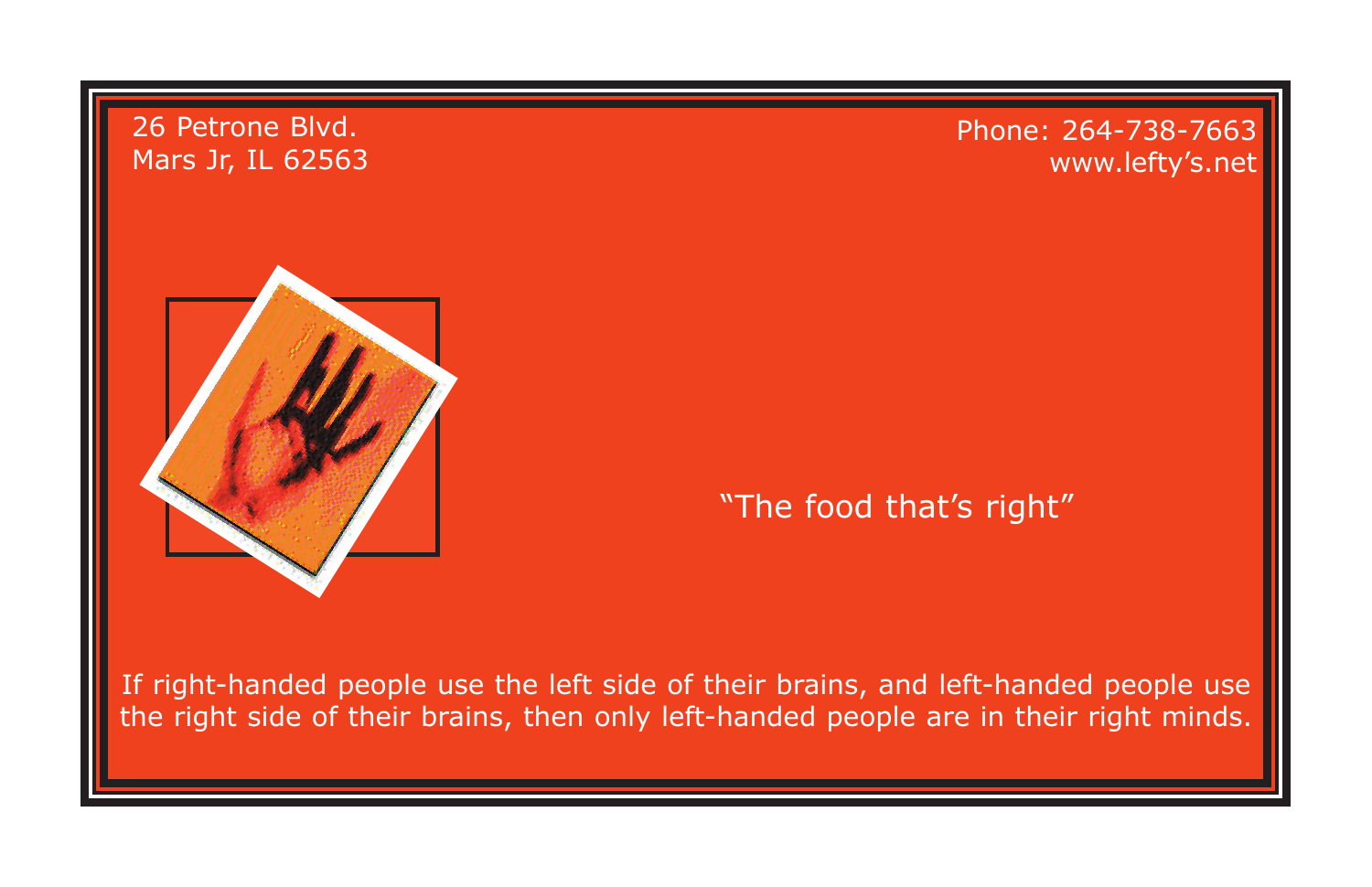## Potato Skins

Loaded with cheddar cheese and bacon. Served with sour cream and chives. Half-order available. \$4.50

Three-for-All Potato skins, fried mozzarella, and buffalo wings. Served with sour cream & chives, marinara sauce and blue cheese dressing. \$5.25

Buffalo Chicken Strips Breaded and fried chicken tenderloins topped with spicy buffalo wing sauce. Served with blue cheese dressing and celery sticks. \$6.75

Onion Peels Crisp-fried tender onion strips served with a creamy horseradish dipping sauce. \$4.25

Chicken Fingers Platter

Lightly-breaded chicken tenders. Served with fries, cole slaw and honey mustard sauce. Smaller portioned basket served without coleslaw also available. \$12.75, \$6.75

*Appetizers*

*&* 

*Salads*

Fried Mozzarella Served with marinara sauce. \$3.95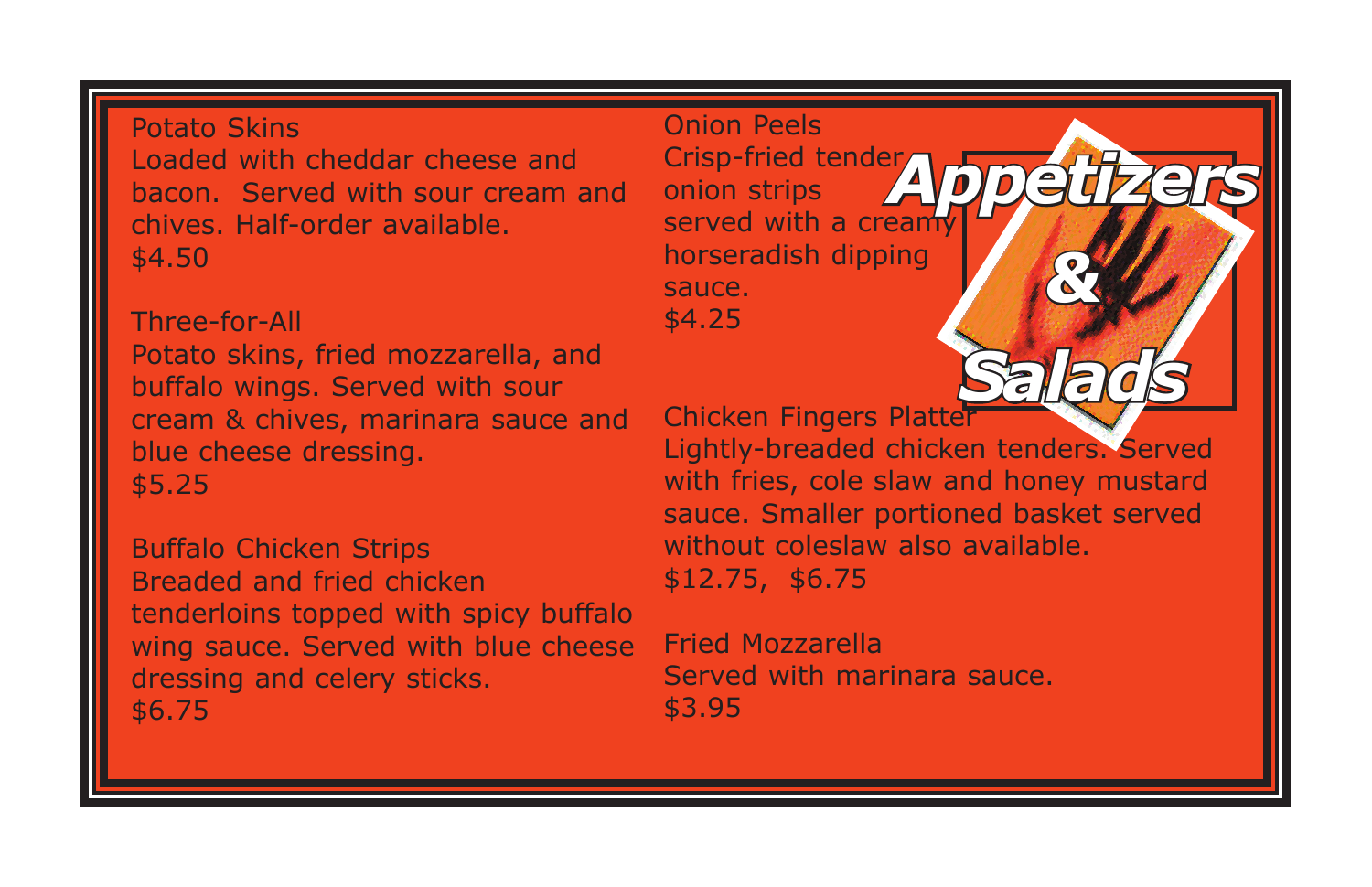Fresh Garden Salad Bowl With Choice Of: fresh roasted turkey, fresh baked ham, grilled chicken, provolone cheese, portabello mushrooms, sweet vidalia onions, green peppers, olives, peas, carrots, bacon bits, hard boiled eggs, croutons and dressing on the side. \$7.50

17% of the world's population is born left-handed. Only 12% remain left-handed past the age of six.

Greek Salad Romaine and iceberg lettuce, cucumbers, tomatoes, red onions, green & red peppers, artichoke hearts, Kalamata olives and pepperoncinis, topped with crumbled feta cheese and tossed in Greek dressing. \$7.50

French Mix Green Platter With Choice Of: fresh roasted turkey, fresh baked ham, goat cheese, grilled chicken cutlet, smoked salmon, and portabello mushrooms.

\$7.50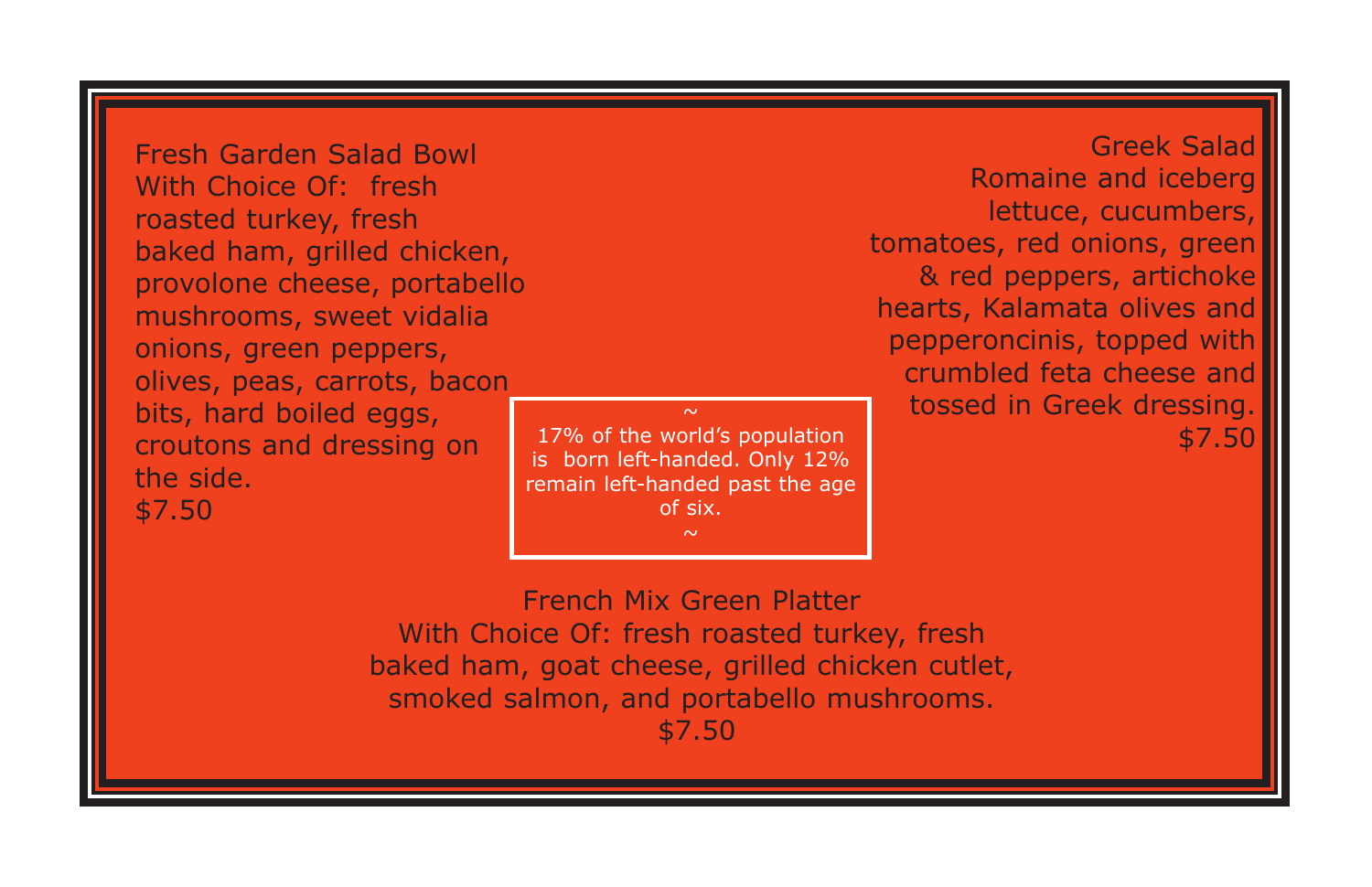Fried Chicken 1/4 chicken or 1/2 chicken Deep fried cooked in Canola Oil. Served with garlic mashed potatoes, country gravy and seasoned vegetables. \$12.50, \$14.95 Chicken Cordon Blue



Chicken wrapped in pastry with melted cheese served with your choice of potato or vegetable. \$13.25

Roast Beef Dinner Our thick cut USDA choice chuck roast is slow cooked in the "pot roast" tradition until fork tender. Served with scratch genuine Idaho mashed potatoes and gravy and choice of two vegetables. \$12.75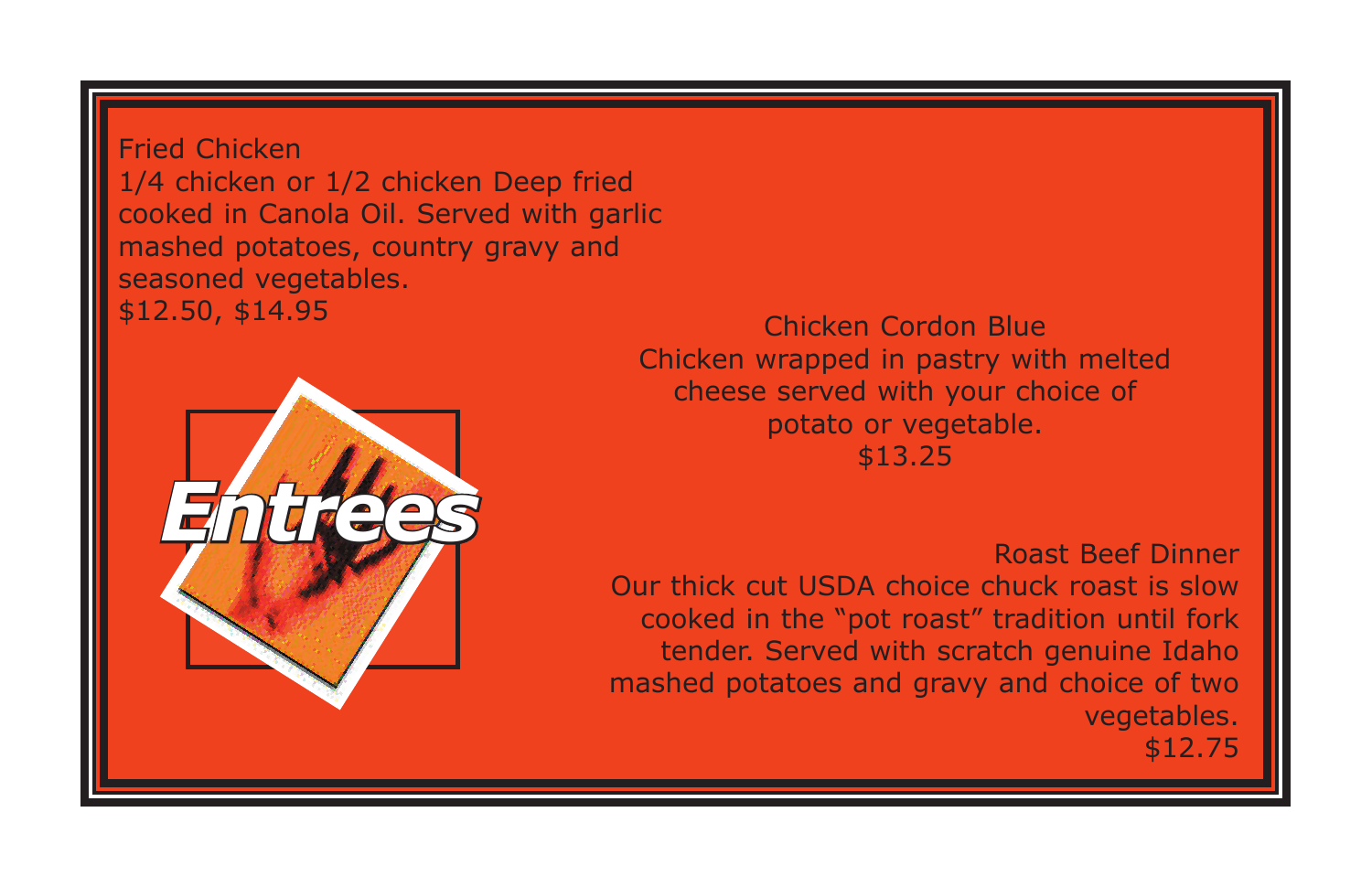Meatloaf Dinner A thick cut of our special recipe meatloaf served up with mashed potatoes and your choice of two vegetables. \$10.98

Pasta Elegance (Made to Order) Choice of Pasta: Spagetti, Ravioli (meat or cheese filled), Lasagna (meat or vegetable), Shells stuffed (cheese or meat), Pasta Primavera, Seafood Medley (shrimp and crawfish, garlic, red bell peppers, grilled vegetables, green onion, and savory clamsauce) Choice of Sauce:white cream sauce, meat sauce, marinara sauce \$13.50

## Grilled Salmon

Flame-grilled Atlantic salmon with honey pepper sauce, served with a side of almond rice pilaf, seasoned vegetables and toasted garlic bread. \$17.95

The reason that the in England, people drive on the left side of the road is that a left handed Duke got angry with the righthanded world, and decided to change every law under his power to favor lefties.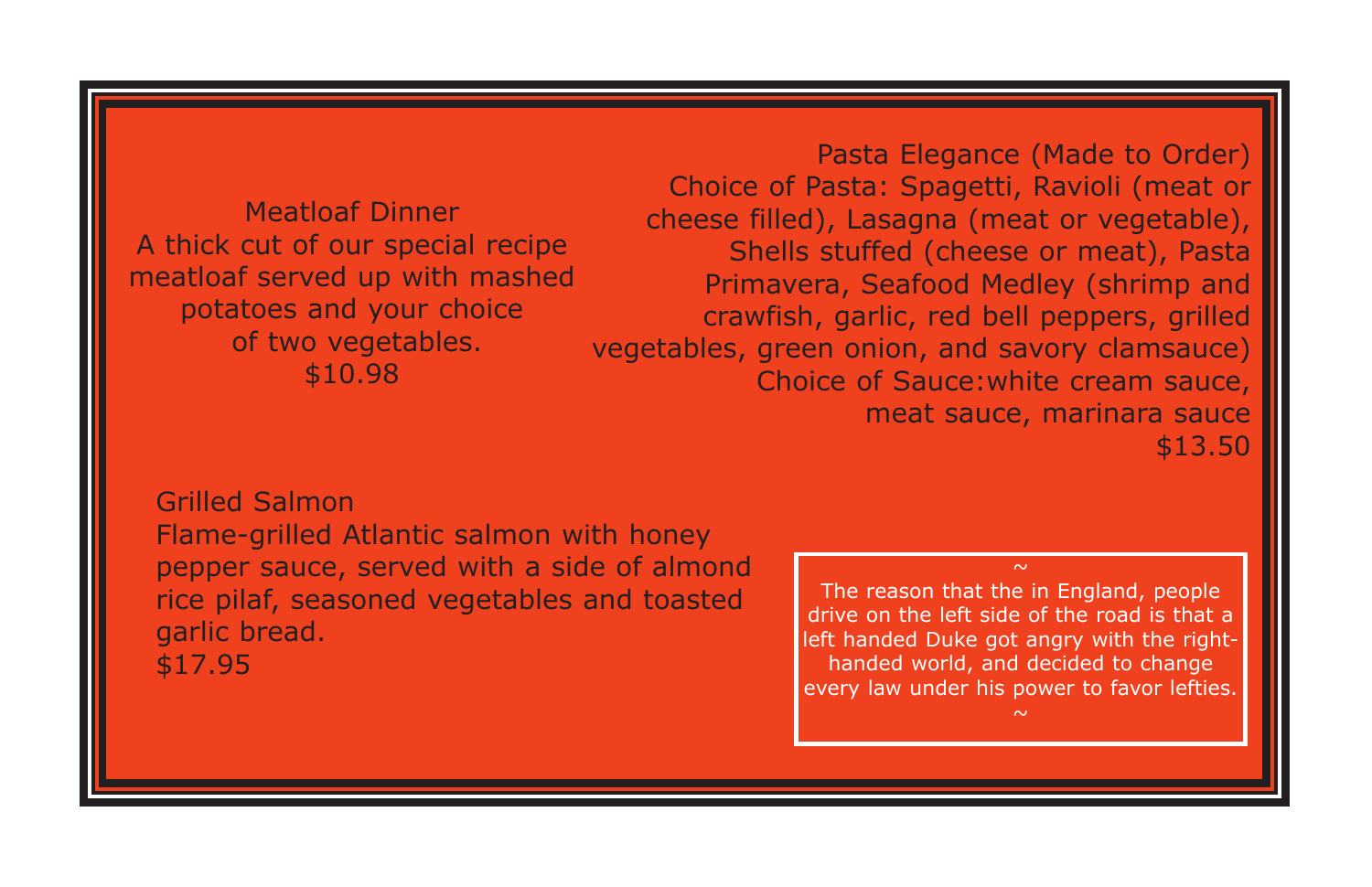Bacon Cheeseburger An 8 oz. of mouth-watering burger and two slices of American cheese. It is grilled to medium-well and garnished with shredded lettuce, tomato and red onion with pickles on the side. Served on a toasted sesame seed bun with fries. \$5.75

*Sandwiches*

Fresh Roasted Turkey It is roasted to perfection and garnished with lettuce leaf, tomato and red onion with pickles and Dijon mustard on the side. Served on a toasted sesame seed bun with fries.

\$5.75

Italiano Supreme

A new twist on an Italian Classic! Layers of Genoa salami, ham, pepperoni, and melted smoked provolone cheese, topped with lettuce, tomato and Parmesan mayonnaise on toasted Italian bread and you choice of side dish. \$ 6.95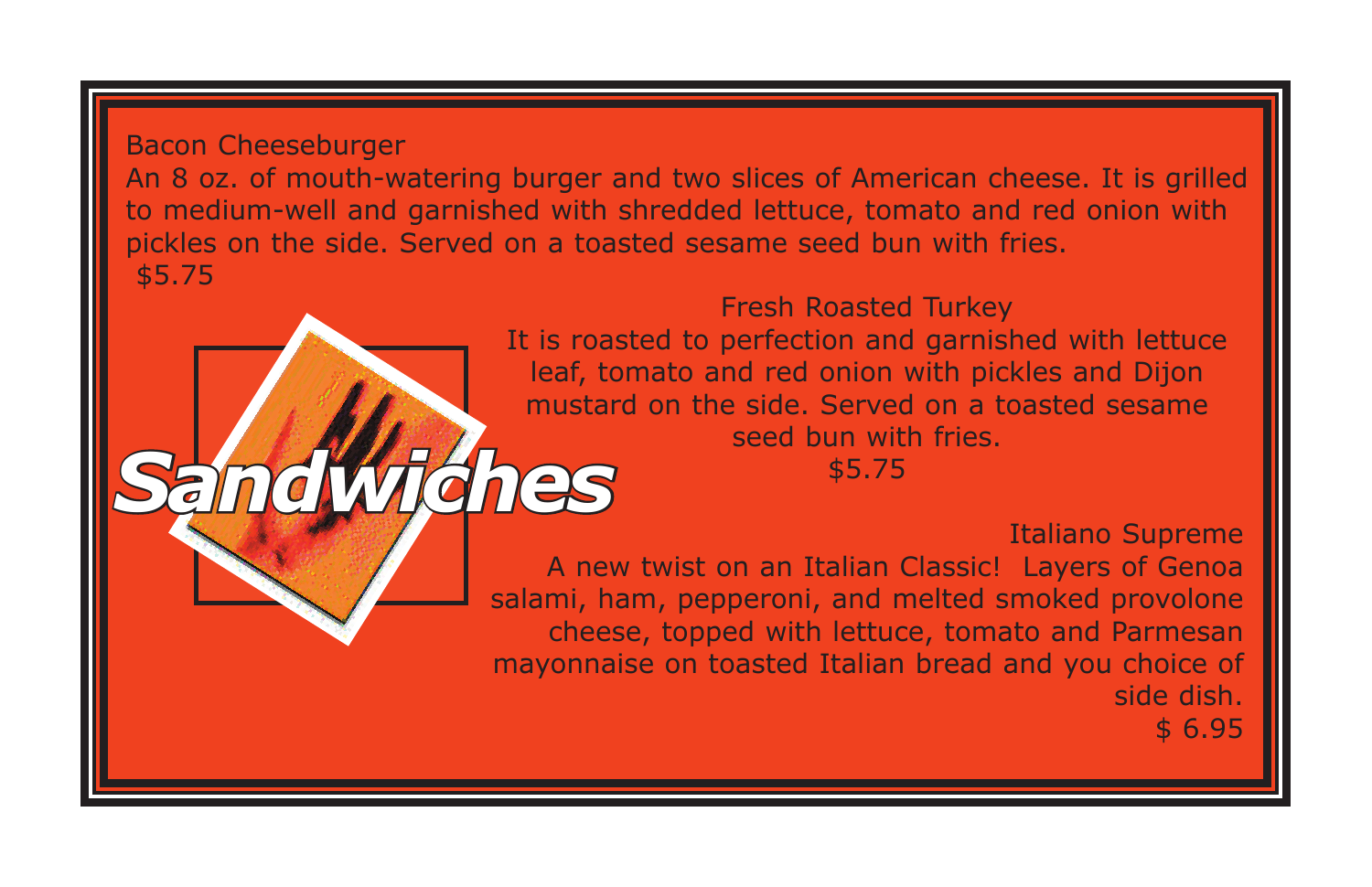Home Baked Ham It is baked to melt in your mouth and garnished with lettuce leaf, tomato slices, red onion with pickles and honey mustard on the side. Served on a toasted sesame seed bun with fries.

French Dip Thinly sliced roast beef with caramelized onions and melted Swiss cheese, served au jus on toasted French bread and your choice of side dish. \$6.50

\$5.75 ~ Some of the world's most well-known figures have been left-handed, including Albert Einstein, President Abraham Lincoln, and Mickey Mouse

> Spanish Conquest This makes the "perfect" lite lunch. An advacado sandwhich on your choice of bread wth sculpted tomato filled with cottage cheese with lettuce leaf, and smoked Gouda sticks on the side. \$5.50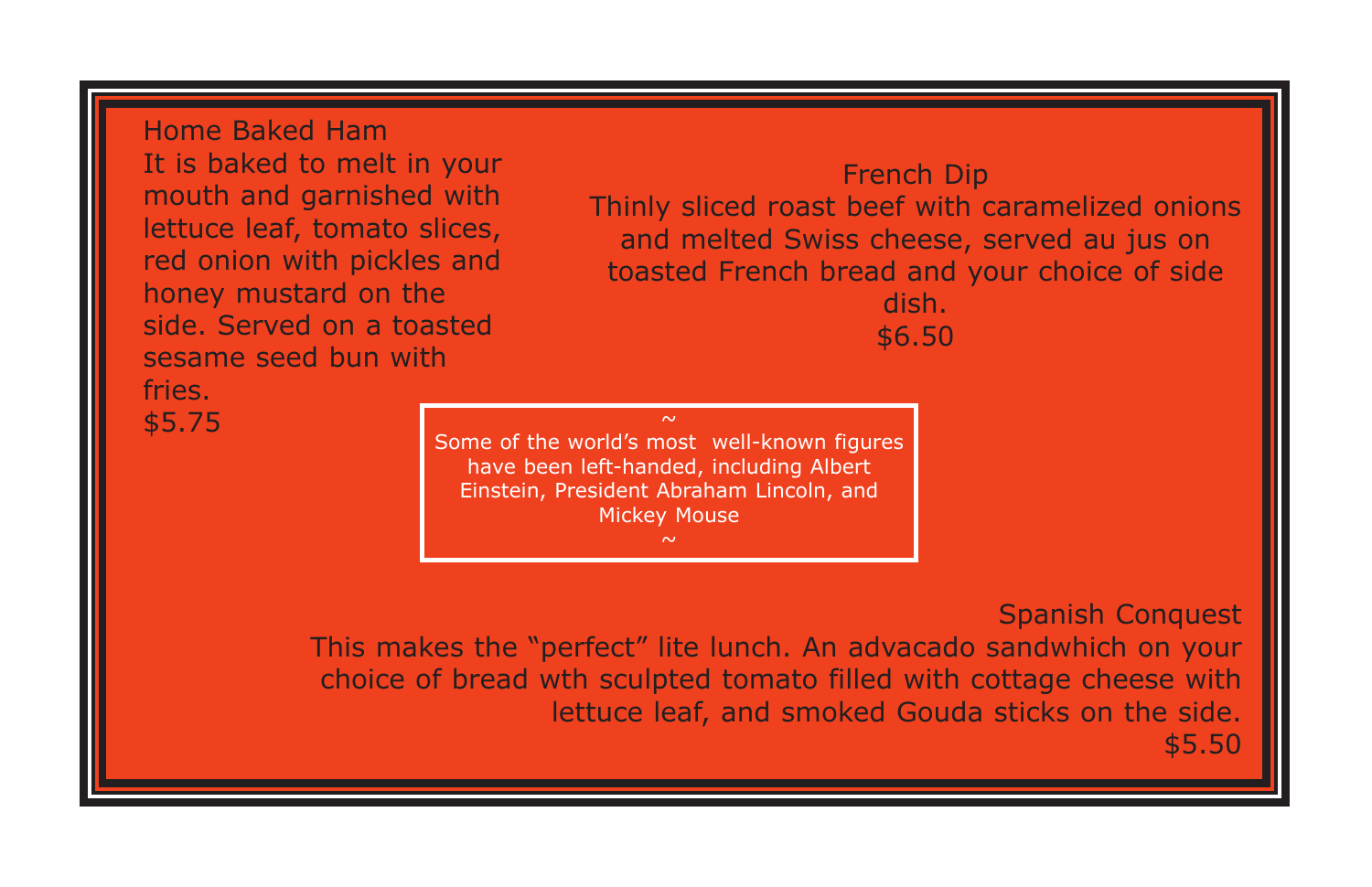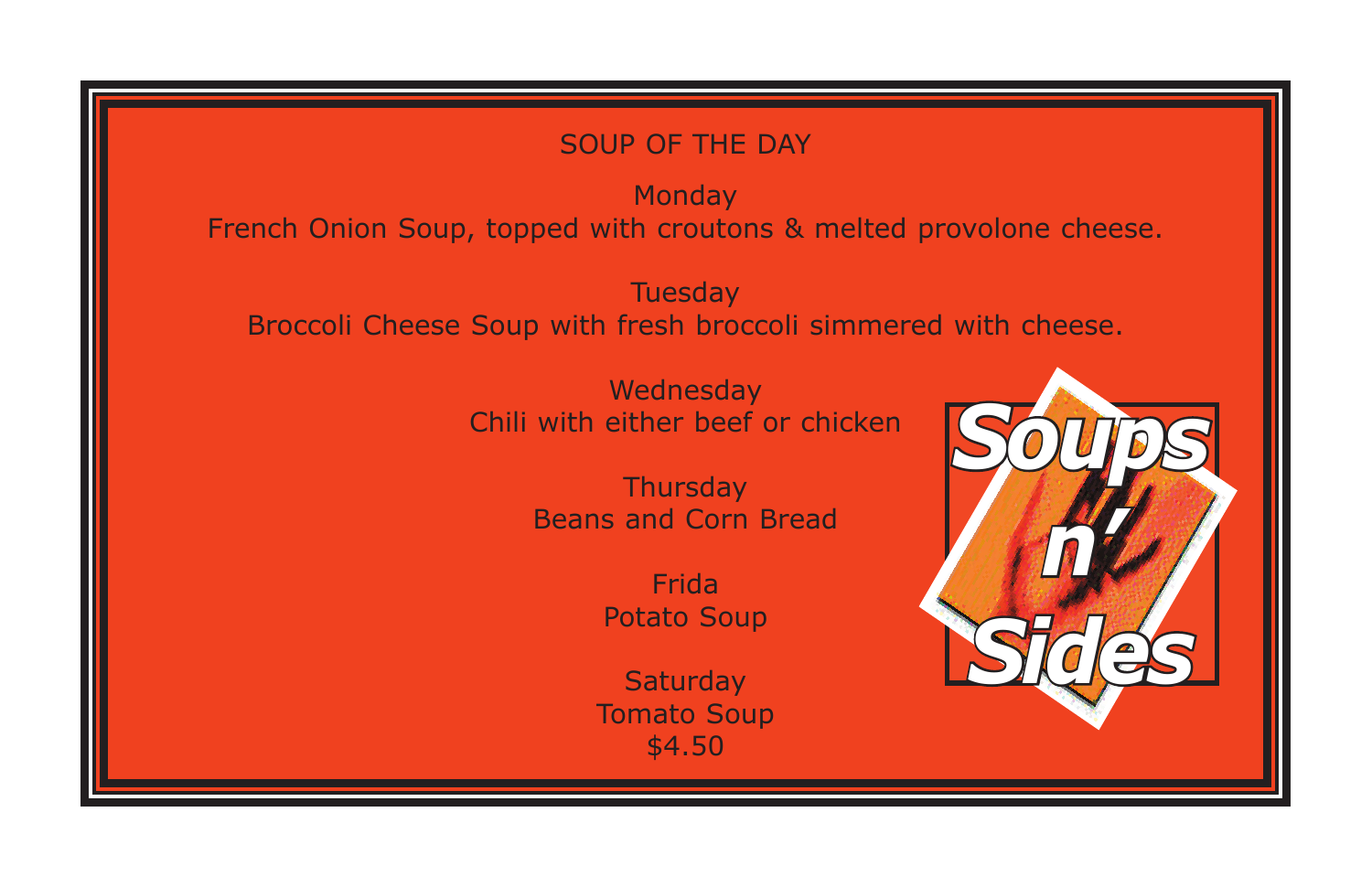House Salad Choice of vinegar and oil, French, Italian, Russian, Blue Cheese, Thousand Island dressing Small \$3.00 Large \$6.00

Quiche of the Day 4.50 Quiche With Salad \$7.50

Sweet Vidalia Fried Onion Rings \$3.50

> Chunky Apple Sauce or Fried Apples \$1.75

Genuine Idaho Potatoes: Choice of fried, baked, or roasted \$2.00

9 out of 10 statistics about lefties are made up on the spot.

Vegetable Medley Baby carrots, delicious broccoli, scrumptious cauliflower, and sliced cucumbers \$2.95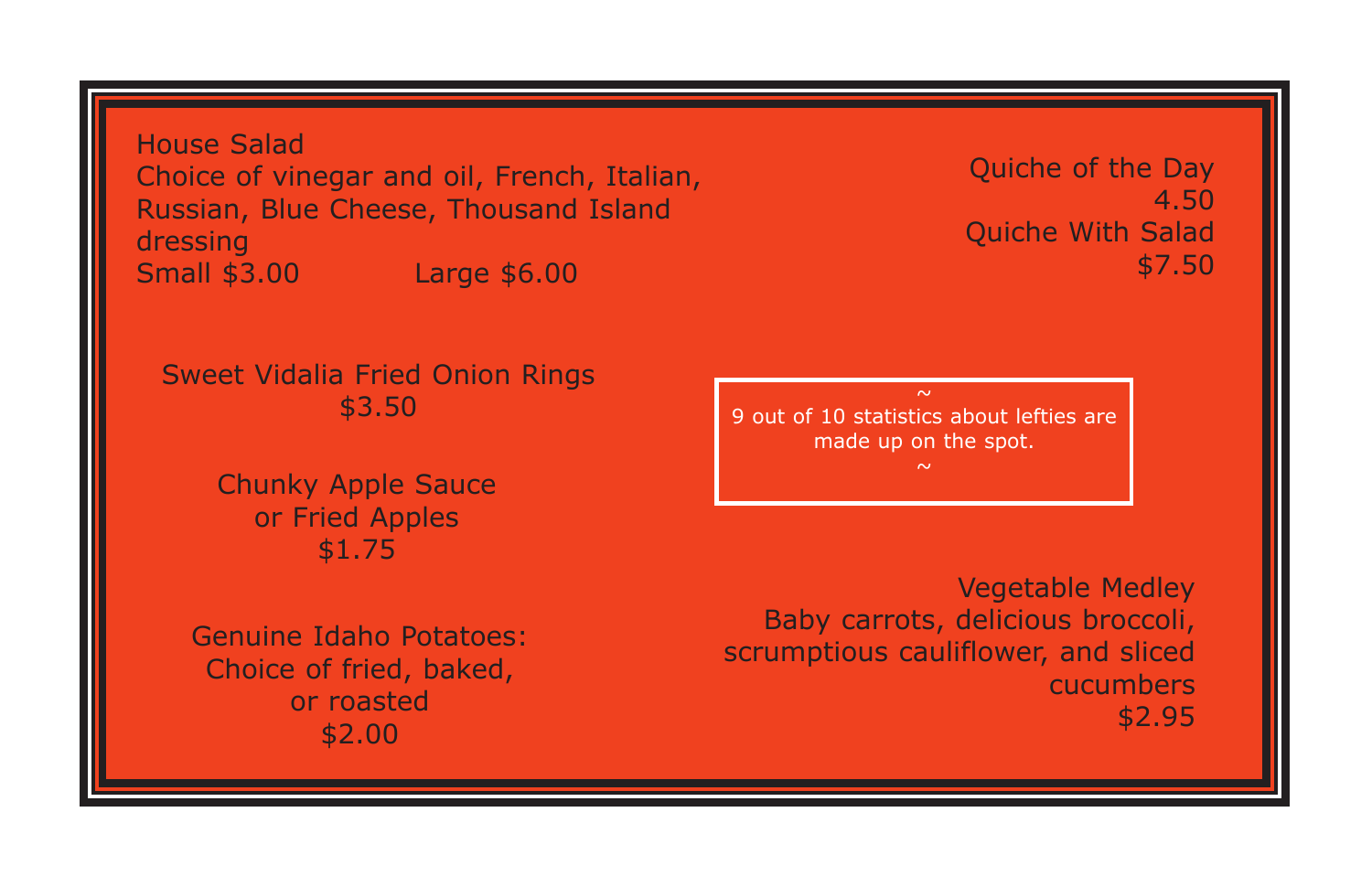Home Baked Pies (Banana Cream, Coconut Cream, Chocolate) \$2.00

*Desserts* Homemade Cookies (Chocolate Chip, Oatmeal, Sugar) \$1.00

Home Baked Cakes (Carrot, Chocolate, Strawberry Shortcake) \$2.50

Fresh Fruit Salad \$1.00

Homemade Puddings (Chocolate, Vanilla, Rice) \$1.75

> Ambrosia \$1.25

Lefty's Specialty Warm Apple Crisp Golden Delicious apples simmered and flavored with cinnamon and brown sugar. Sprinkled with oatmeal crumbles, topped with vanilla ice cream and hot carmel topping.

\$3.25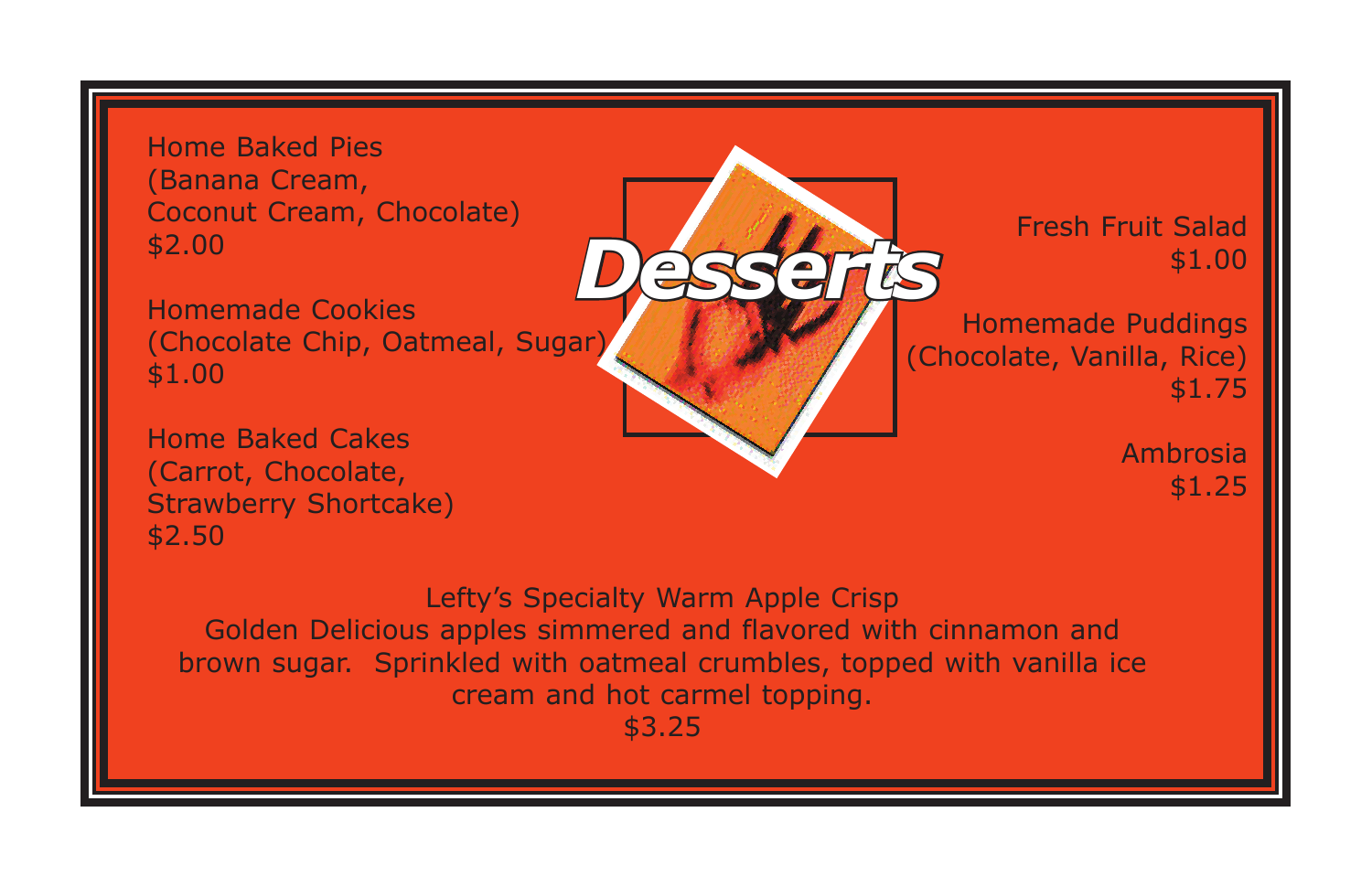Milk Whole Milk, Chocolate, Buttermilk, Skim \$1.00

**Juice** Florida Orange, Apple Cider, **Cranberry** \$1.00



\$1.75 Milk Shakes

Soda Coke, Pepsi, Mt Dew, Barque's Root Beer, Sprite

> Chocolate, Vanilla, Cherry \$2.35

**Coffee**  Regular or Decaffeinated \$1.25

Tea Earl Grey or Darjeeling \$1.95